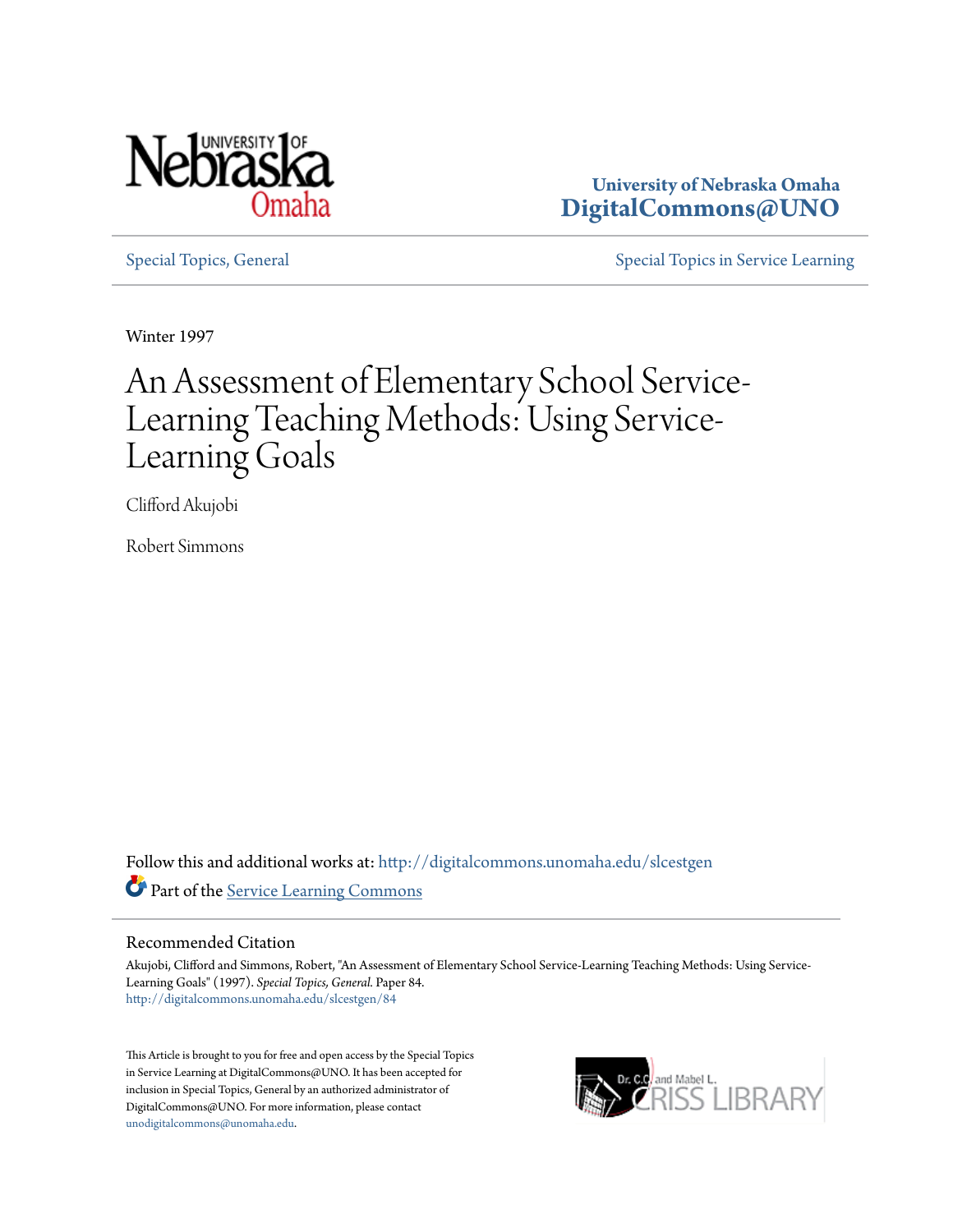

Winter 1997 Volume 23. Number *2* 

# N.S.E.E Quarterly

### National Society for Experiential Education

### An Assessment of Elementary School Service-Learning Teaching Methods: Using Service-Learning Goals

 $by$  *Clifford Akujobi and Robert Simmons* 

*The purpose of this study is to examine the progress and the difficulties teachers encounter in implementing service-learning programs in an urban elementary school. The study characterizes each service-learning project using the Kahne and Westheimer ( 1996)*  service-learning goals matrix. Based on our investigation, most of the service-learning projects at the upper elementary level emphasize emotional intelligence such as char*acter building, social reconstruction, and additive experience. In contrast, servicelearning projects at the lower elementary level focused more on social reconstruction and academic knowledge. While most service-learning projects at the upper levels create learning opportunities for students, teachers rarely challenged students' thinking abilities, falling back to traditional teaching methods to do so. In sum, most servicelearning projects promoted emotional intelligence; whereas very few projects challenged* students' higher order thinking skills or provided *transformative experience. However, standardized test scores show students who participated in service-learning prograrns did score higher than their counterparts in traditional classrooms.* 

4 Carbonero Way<br>Socits Valley, CA 95066

century and the Information Age. In his 1997 State of the Union address, President Clinton eloquently laid out the challenges that face the nation and American public schools in particular. While prescribing antidotes to the ills of public education, President Clinton quickly acknowledged the problems and difficulties public schools face in meeting the demanding needs of the next century and the challenges of the Information Age. In the last decade, pro~ ponents of educational reforms have suggested various ways to prepare schools to meet these anticipated challenges of the next century. Central to this call for change is a paradigm shift  $-$  from failing traditional teaching methods to more creative approaches that address the needs of *all* 

Much has been said about the 21st students. The new educational initiatives want educators, school administrators, teachers, parents and communities to seck new ways of educating students, especially in urban public schools. (see Darling~ Hammond, 1997; Putnam & Barko, in press; Simons, 1994)

> Throughout human history, every generation has called for one type of school reform or another, or demanded a school transformation that addressed their concerns. It is arguable that the philosophies driving these various school reforms have differed, but the overall goal is always the same: good education and responsible citizenship. As we approach the 21st century, urban communities and the general public are increasingly demanding more from *··Continued on page 20*

### In This Issue

| An Assessment of Elementary School              |  |
|-------------------------------------------------|--|
| <b>Service-Learning Teaching Methods</b>        |  |
| Clifford Akujobi and Robert Simmons  page 1     |  |
| Learning about Teaching from the                |  |
| Rear-view Mirror                                |  |
|                                                 |  |
| Spanning the Chasm: Corporate and               |  |
| <b>Academic Cooperation to Improve</b>          |  |
| <b>Work-Force Preparation</b>                   |  |
| Business-Higher Education Forum  page 6         |  |
| <b>Experiential Education in the New Russia</b> |  |
| Brian Kunz and Lindsay Putnam  page 10          |  |
| Designing Meaningful Projects That              |  |
| Meet Community Needs                            |  |
|                                                 |  |
| <b>Book Review</b>                              |  |
|                                                 |  |

The NSEE Quarterly may not be reproduced in part or in whole without permission of the National Society for Experiential Education, which holds the copyright.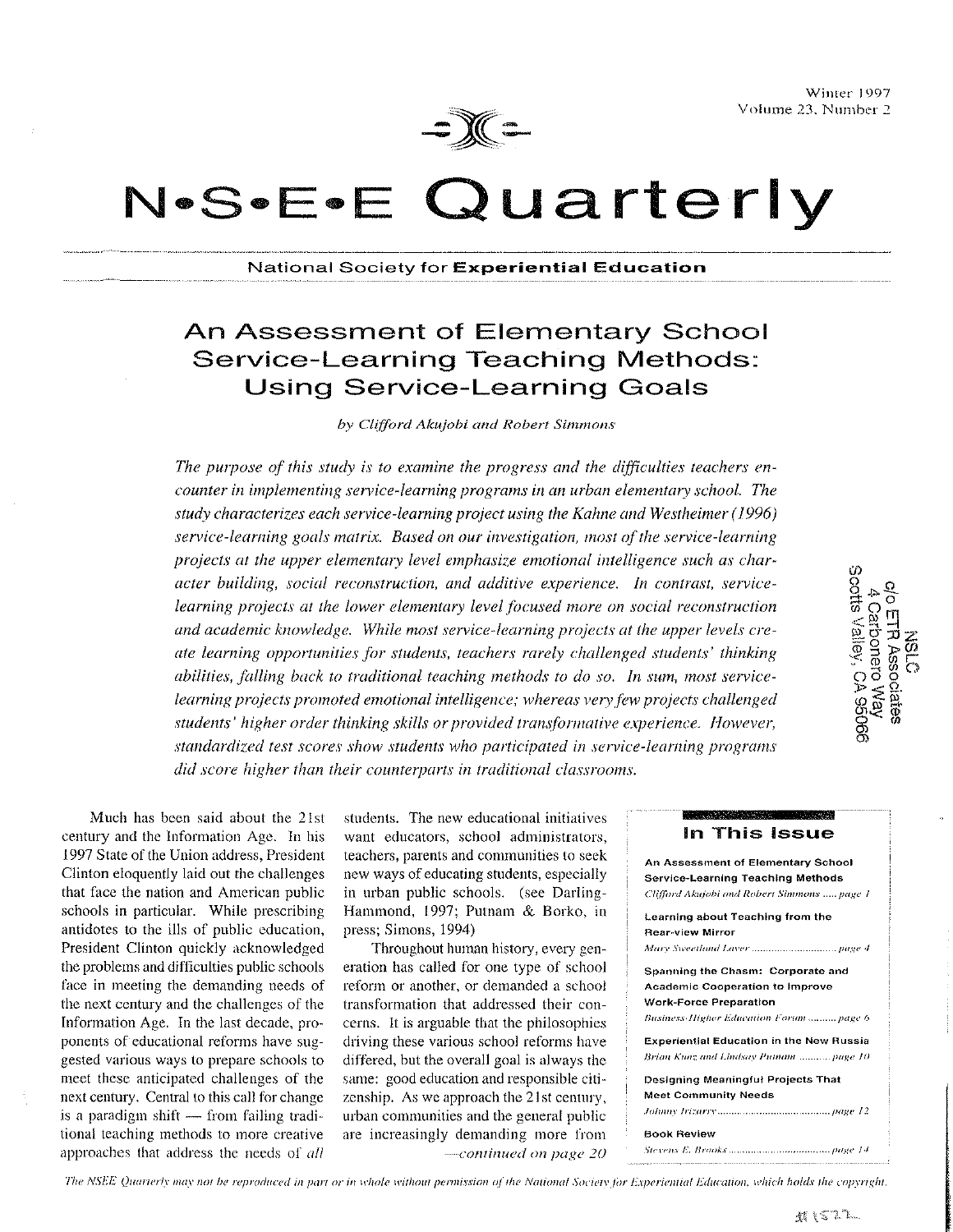### Asse<sup>ssment</sup>

### continued from page 1

~achers. The mounting pressures have forced s.Ome elementary school teachers to depart from their traditional teaching methods to  $seek$  alternatives that meet school district **11**andates, standardized test scores of the state, skills performance of the business industry, anxieties of parents, and the diverse needs of students from different backgrounds. One such teaching alternative is service-learning.

It is not our [authors'] intent to condemn or diminish the importance of traditional teaching methods, rather we wish to support alternative teaching methods that appeal *to all* students from diverse cultural, social, and economic backgrounds. Putnam and Borko (in press) summarized Anderson's contrasting views that underlie the teaching and learning ideas espoused by reformers and traditional teaching methods. Their summary highlights five dimensions that are useful for contrasting teaching and learning ideas. These include academic goals, teacher's role, student's role, academic tasks, and learn- :ng environment. Putnam and Borko (in £Jress) claim in reform-oriented classrooms. academic goals should "focus on the development of 'expertise' that is demonstrated through strategic and flexible use of knowledge versus content-specific application of skills and recall of facts" $$ i.e. from delivery of knowledge mode to facilitating of learning mode. The teacher's most important role is· seen as "mediating learning as it is constructed by students" rather than as "conveying information to students." In this new learning environment, students are responsible for their own learning by becoming active participants, rather than passive receptors of information. Academic tasks require students to "define and represent problems and transform existing knowledge in one of many possible solutions, rather than serving as sites for application of algorithmic procedures to problems with single correct answers." Finally, a learning environment should accept failure as part of learning, and other students should be viewed as resources for learning, rather 1an "conditions in which failure has so-

cial consequences, the source of cognitive regulation is external to the student, and other students are viewed as hindrances to

learning." For a thorough review see Putnam & Borko (in press).

### What is Service Learning?

According to Jim, (the principal of the elementary school being studied), servicelearning is "a descriptive label that identifies programs that blend in community service with classroom learning goals." In other words, service-learning means 'caring' about students' authentic learning environment. Teachers who are integrating service into their curriculum believe in what Noddings (1988) describes as orientation toward care. Studies have documented that teachers guided by an ethic of care tend to be more concerned about students' well being than their cognitive development (Ladson-Billings, 1995; Root, 1996). For example, Ladson-Billings (1995) studied caring teachers with similar backgrounds and made the following observation:

> Teachers were not demonstrative or affectionate toward the students, instead, their common thread of caring was their concern for the implications their work had on their students' lives, the welfare of the community, and unjust social arrangements. Thus, ... the teachers spoke of the import of their work for pre~ paring the students for confronting inequitable and undemocratic social structures. (p. 474)

Furthermore, Goleman (1995) emphasized the importance of teachers modeling emotional intelligence through caring and respectful interactions with young children. He argued that emotional intelligence is the bedrock upon which to build other knowledge. Teachers at this school seem to concur with Goleman.

This study discusses teachers' perceptions about the merits of service-learning and the difficulties of implementing effective service-learning. The study also demonstrates that students who participate in service-learning score higher in standardized tests. A quick review of the school background will help inform the reader of the issues at stake.

### Background

Thirty years ago, this elementary school small community, located in southeast Michigan. was a prosperous middle class neighborhood (fairly homogeneous) that enjoyed the boom of the automotive industries. The principal, who has for the last 18 years steered the leadership of the school and has lived in this community for more than 25 years, explained that dramatic demographic changes of the school community were due primarily to the closing of most of the automotive assembly plants. The school is a pre-kindergarten to sixth grade with a population of 426 students mostly drawn from the federal low-income housing project located in the community. While 80 percent of the students are on free lunch programs, 82 percent are from single parent homes. The school has 18 classroom teachers, four inclusion teachers, four paraprofessionals, and one part-time community education agent.

The school community has been fraught with many of the common social problems that are often found in low-income families: teenage pregnancy, single parent households, alcohol and drug abuses, to mention a few. Faced with such extreme youth at risk, teachers realized that students' behavior in the school was going to be a problem. Teachers also noted that with such endemic conditions, "detention, in-school suspensions, behavioral contracts, etc." became only stop gap measures and not permanent solutions to perennial problems. In search of practical solutions, teachers agreed to go beyond the scope of their duties and contractual obli~ gations to find better ways of serving the diverse needs of their students.

Drawing on teachers' views, traditional teaching methods seem to have fallen short of meeting the needs of their much diverse students. Veteran teachers of this school indicate that traditional methods are becoming less effective as the community demography changes, and as the student population becomes increasingly more diverse. The declining middle class or homogenous community and the associated disciplinary problems that students bring to school are part of the challenges this school faces. Despite some of the significant improvements teachers made in the past, there has been no significant academic achievement to show for it. Teachers' frustrations support Karp's (1997) argument that since schools are mere reflections of the society, poor schools will thrive only when the larger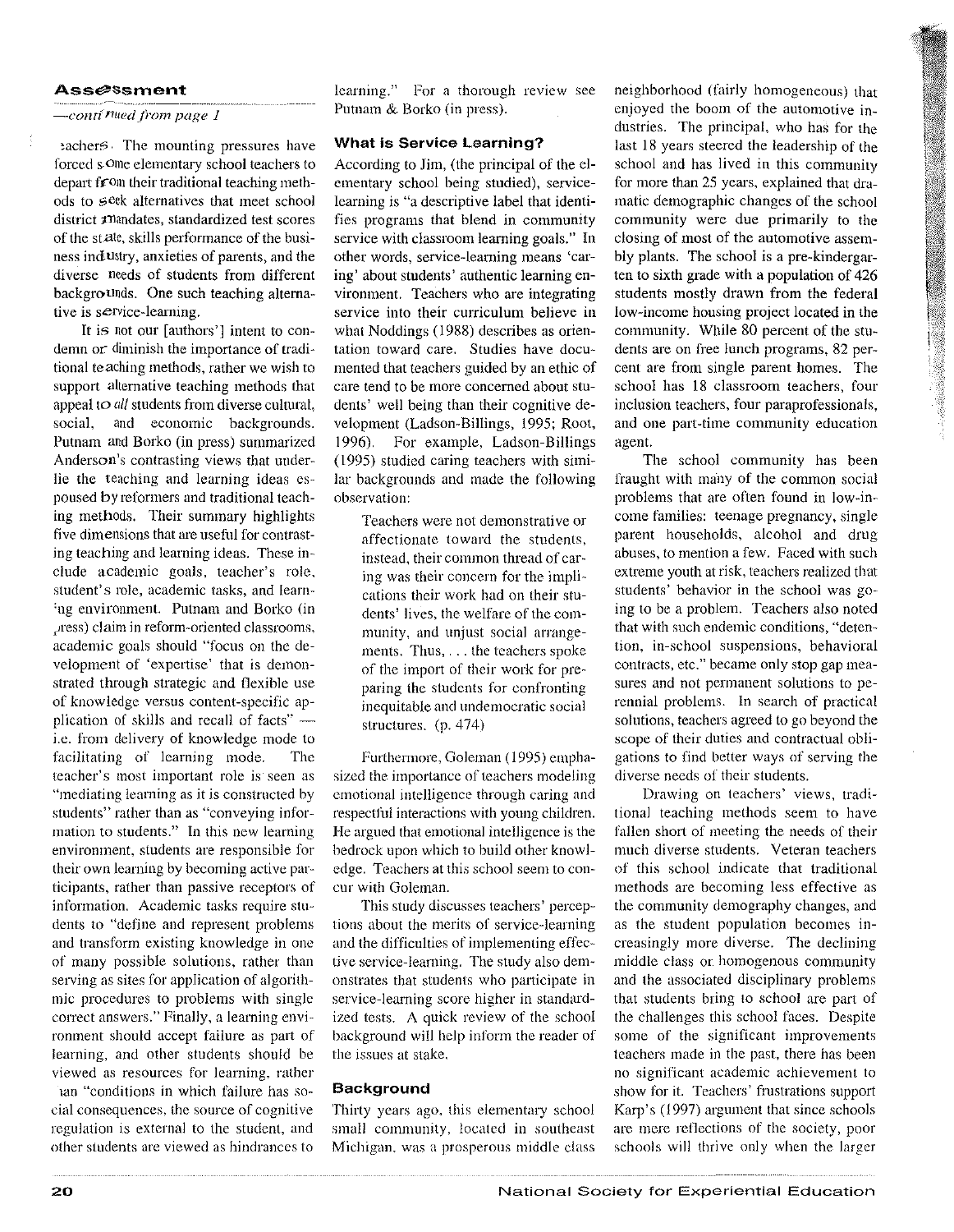soci C<sub>IV</sub> genuinely deals with the political. raci<sup>al</sup> social, and economic inequities that are Geeply rooted within the society. Cou  $\ln$  and Pandey (1992) discussed in detail the adverse effects of geographic  $conC$  atration of poverty and the risk it poses 10 children in urban neighborhoods. They argue that concentration of the poor in c $\epsilon$ <sup>n</sup>tral portions of the city further isolates the less privileged from opportunity and mainstream ways of life, and exposes then1 to high levels of adverse social and physical conditions that compound their economic difficulties. They state, ''the effect of these circumstances on children and youth may be particularly harmfuL" (p. 239)

In reaction to the challenges facing teachers, in 1992, the school adopted service-learning as a powerful instructional tool based on its perceived strengths and relevance to the needs of the school. Though not a new concept by any means. service-learning is gradually receiving increased attention, particularly among urban community school teachers who sec the benefits of reaching out to the community. The school's leadership and teachers for the last three years have tried to develop a sustained learning environment and promote community involvement through service-learning. So far, teachers and students alike have realized that service-learning is not another "fad" or "addon" but an education of the heart. as well as the mind and body. (Simons, 1994) Teachers perceive that service-learning has powerfully addressed a variety of interconnected issues of major importance both 10 the community and to the students. They believe that students arc gaining more academically through service-learning as evidenced in classroom activities and by a drastic cut in absenteeism and tardiness. Students are more meaningfully engaged with each other and actively involved in classroom discourse. According to the teachers we interviewed, service-learning is enhancing the civic responsibilities of the students, increasing their attendance rate, empowering them, improving their self-esteem, and motivating the students to engage in relevant and meaningful learning opportunities. For example, when one of the teachers, Jeff, was asked, "how do you think servicelearning has affected students learning?" he said:

I think it has a big impact. I truly believe it has. Another young: man [his student] was reading a book about Thanksgiving and it sparked an interest into the whole class. Not only to the whole class but with him to do a 'Can drive.' lt just generated thoughts and interests in our classroom. We decided to do a Can drive just with our class and we took it to the Shelter. I had him take it [the collected contribution from the Can drive] with me and a couple of' other students and you see that young man today ... just a whole new different person altogether. He knows he's worth something in the community and not what people and his peers say about him.

### Conceptual Framework

In order to guide and make sense of teachers· responses, we adapted the Kahne & Westhcimer (1996) service-learning goals matrix. as shown in Figure 1.

They offer the premise that the difference between change and charity distinguishes the moral, political, and intellectual goals of service-learning practitioners. They argue that the service-learning concept geared toward charity fosters *giving, civic· duty, and additive experience* under moral, political, and intellectual domains, respectively. In contrast, proponents of change promote *care, social reconstruc*tion, and transformative experience. According to them, relationships that empha·· size charity are regarded as *giving*, but deepened relationships that forge new connections are called *caring*. In the political domain, those that focus primarily on charity believe that to be "properly educated in a democracy, students must undergo experiences that demonstrate the value of altruism and the dangers of exclusive selfinterest." They stress "the importance of civic duty and the need for responsive citi .. zens." (p. 595) However, those who uphold the notion of change make differcm assumptions that call for a "curriculum that emphasizes critical reflection about social policies and conditions, the acquisition of skills of political participation, and the formation of social bonds." (p. 595) Finally. in the intellectual domain. service-learning should foster "authentic, experiencedbased learning opportunities, motivate students, and promote their higher order thinking skills," rather than serve as what Putnam and Barko (in press) described earlier as "sites for application of algorithmic procedures to problems with a single correct answer."

We modified the model into a continunm without the two broad categories of 'Charity and Change.' Our "Modified Service-Learning Goals'' include 'Giving·  $-$  'Caring'  $-$  'Civic Duty'  $-$  'Social Reconstruction' - 'Additive Experience' - 'Transformative Experience.' This modification was necessary because the study focused more on teachers' perceptions about service-learning projects and less on the implications of the outcomes ·----most of the teachers have not developed empirical methods or any verifiable methods of measuring the supposed outcomes of service-learning. Even at the national level, lack of empirical evidence available that sorts out competing claims about service-learning. especially at the elementary level, is a major concern to advocates of service-learning and school reform. Understanding how service-learning promotes student's emotional intelligence and increases his/her academic engagement and learning has interesting ramifications for fundamental concerns facing educational policy and practice.

In addition, service-learning is a new idea and teachers are still developing the skills of exploring better ways of crafting *-continued on next page* 

|         |                 | program and the company of the company of the company of the company of the company of the company of the company of |                                            |  |
|---------|-----------------|----------------------------------------------------------------------------------------------------------------------|--------------------------------------------|--|
|         |                 | Figure 1: Service-Learning Goals                                                                                     |                                            |  |
| Charity | Moral<br>Giving | Political<br>Civic duty                                                                                              | <b>Intellectual</b><br>Additive experience |  |
| Change  | Caring          | Social<br>reconstruction                                                                                             | Transformative<br>experience               |  |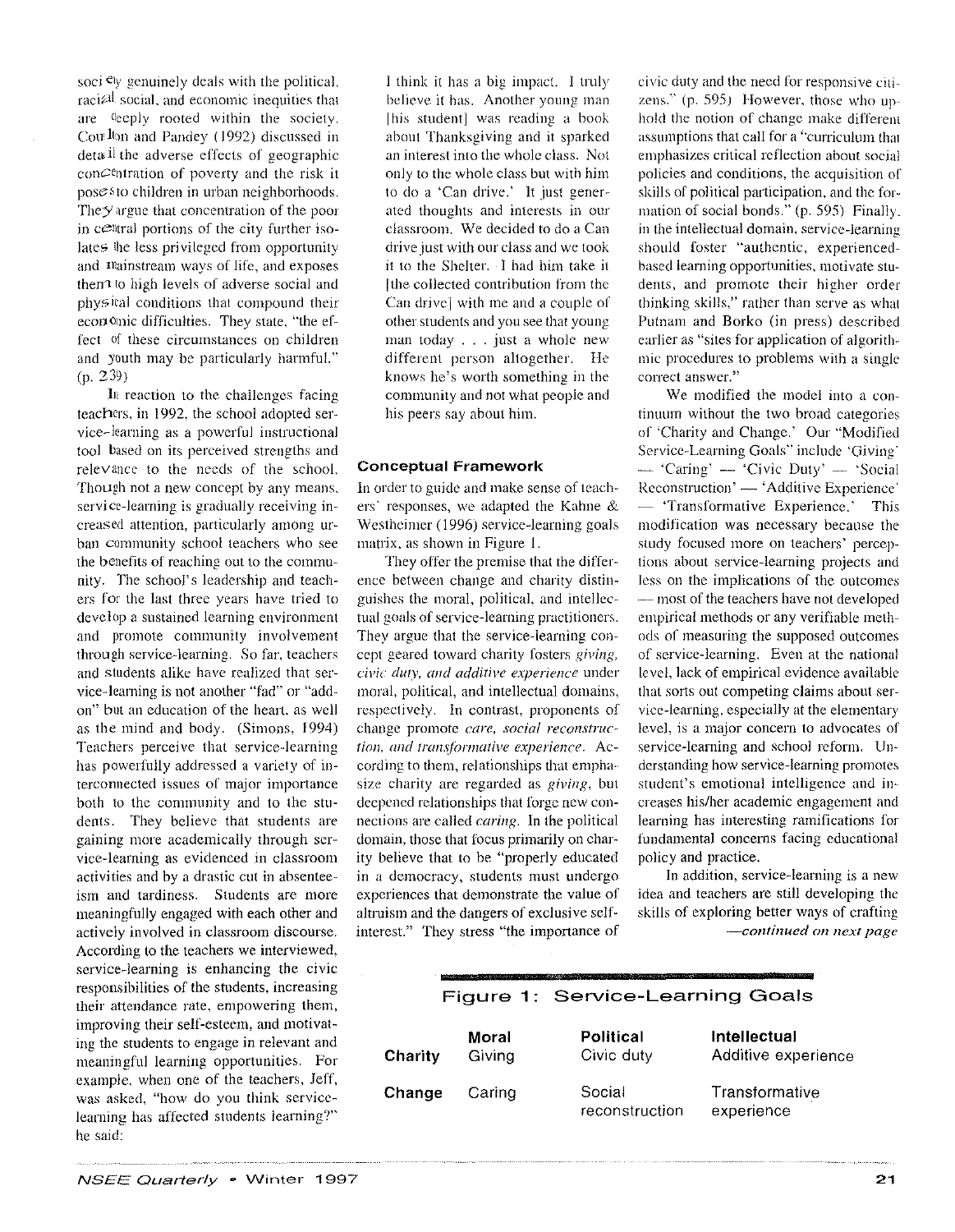### As~essment

### $-c$ *ONinued*

prod Uqive/effective service-learning projects~ Por instance, most of them have only implemented one or are still implementing their first service-learning project. As a result, it seems too premature to compare the projects between 'Change and Charity.' Moreover, it is difficult to draw a fine line between these domains, for instance, between giving and caring. Nonetheless. Kahne and Westheimer's (1996) service-leaming goals matrix is a good indicator that should guide teachers' future service-learning projects. This is important because it may serve as a "conceptual map" during planning and design, and may also serve as a barometer for measuring learning outcomes after the implementation of any service-tearning project. The revised model is neither a representation of arithmetic progression, nor is it fixed or rigid; rather, it represents different domains. After all. life experiences are intertwined and not discrete.

The classification of service-learning projects on the continuum is arbitrary and only designed as an analytical tool for investigation. It is not our intent to diminish the importance of any experience gained by students through any servicelearning projects; they are all rich and meaningful in their own right. Rather. our intent is to help readers understand the type of experience that is commonly associated with a particular service-learning project. Also. the boundaries (if any) among the domains are superficial and blurred since the service-learning experience is not discrete and the degree of its meaning varies from student to student. The conceptual framework model is merely hypothetical, since in some service-learning projects, students pick up new ideas from each domain on the continuum. This is why compartmentalizing these domains becomes almost meaningless.

### Method

Much has been written about the general success of service-learning programs, but few studies have focused on how teachers design, implement, and evaluate servicelearning programs in their classrooms. This study attempts to look more closely at teachers' beliefs and perceptions of service-learning, and how they plan, imple-

ment, and evaluate service-learning programs in their classrooms. We also discuss why service-learning is (at this time) not yet producing the expected results or meeting the learning needs of all the students or that of the community.

In an attempt to answer the above question, we reviewed all completed service-learning projects and observed five classrooms for one academic year. We interacted with all the teachers involved with service-learning over this period but focused more closely on five teachers and two administrators. We interviewed five teachers (Sharon, Jeff, Rhonda, Kathy and Carol) and two administrators (Donna and Jim). All names are pseudonyms. See Appendix A for the data collection guide. We observed students engaged in servicelearning activities both inside and outside their classrooms. The interview was taperecorded with field notes taken. The minutes of service-learning committee meetings were documented and reviewed, as well. Finally, we compared the performance of fourth graders who participated in service-learning projects in the 1996 Michigan Educational Assessment Program (MEAP) test with other fourth graders in traditional (non service-learning) classrooms to evaluate the academic merit of service-learning. In keeping with the conceptual framework, we highlight our findings around the service-learning goals.

### Findings

The study reveals that all service-learning projects in this school cover two major areas: emotional intelligence and academic knowledge. Goleman (1995) described emotional intelligence as a significant moral part of child development and an important foundation for academic achievement. Goleman listed some of the attributes that promote emotional intelligence, such as stress management, giving, caring, and social reconstruction. Most of the teachers started with projects crafted around civic instructions or social studies that emphasized some of the attributes of emotional intelligence. and then progressed to more complex projects that challenged students' abilities or academic knowledge. Teachers' initial involvement with service-learning is due in part to moral obligations and subsequently due to the success of the projects and benefits to the students.

The authors confirmed that despite most of the teachers' primary goal of producing high achieving students, servicelearning was largely used to sharpen students' inter- and intra-personal skills on the one hand, and to create a social learning climate on the other. In our view, teacher's overarching conception of service-learning seems to impede their students' learning outcomes. Overarching conception serves as a "conceptual map for making judgments and decisions about learning goals, instructional strategies, assignments, curricular materials, and evaluation of student learning." (Putnam et al., 1992) For instance. one of the teachers, Sharon, believes

> socialism [social interaction] is important in this school. Being able to be a social person and getting along with people in the world, that's a very sensitive subject for kids to get along. In service learning, they learned how to get along with each other.

In creating conducive learning environments, Jeff states,

> service-learning is not set. we basically mold it to the students' needs and interests and develop constructive activities for them to work on. From there we can focus on some academic area that would enhance their knowledge and performance.

Another finding uncovered was that teachers used service-learning strategies more on what they want to reform. rather than on what they intend to transform. Teachers who intend to use service-learning as a tool to foster what Darling-Hammond (1997) describes as "meaningful learning," end up using it as a tool to control student's behavior in order to make him/her conform to the 'traditional standard' classroom practice. Teachers argue that for any meaningful learning to occur, the learning environment must be suitable. In this instance. service-learning is used to create a condition (rcfonn the students) that allows teachers to construct experiences that support what Darling-Hammond contends allow students to "confront powerful ideas whole," and "create bridges between the very different experiences of individual learners and the common curriculum goal." (p. 39) Furthermore. Darling-Hammond argues that teachers must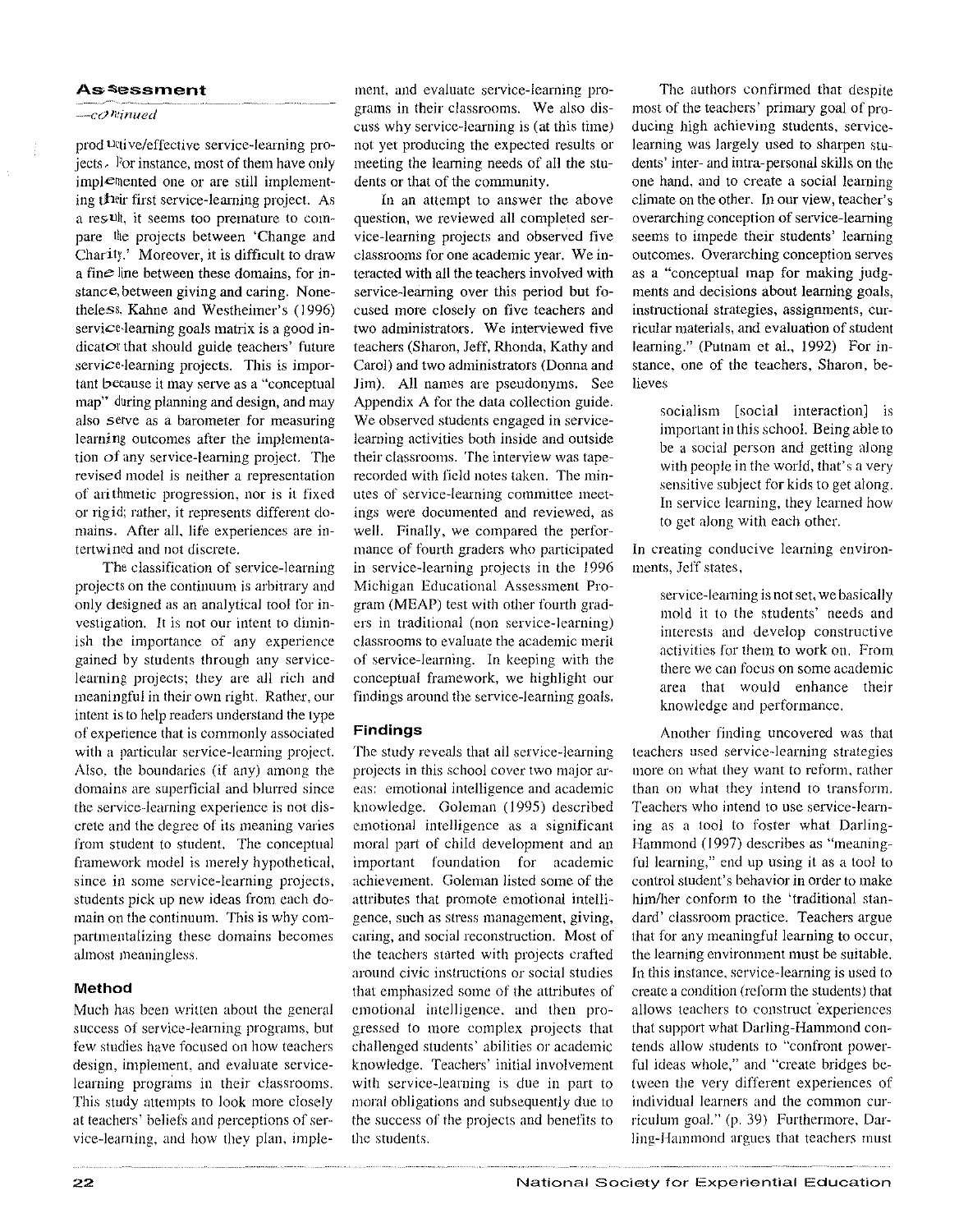··usC a variety of approaches 10 build on the conceptions, cultures, interests, motivati Oas, and learning modes of their students." (p. 39) Most of the teachers observed see service-learning's most important role as a disciplinary control mechanism. that fosters respect and discipline, rather than teaching new concepts or transforming students' experiences. Given the nature and type of students they have. the teachers argue that service-leaming is a powerful tool for character building and productive learning. For instance, teachers believe that calming students' impulsiveness increases their attention span and prepares them for any academic engagement. Teachers, who believe that the traditional classroom engaged less the attention of unmotivated students, see service-learning as a perfect teaching/learning strategy. In such classrooms. servicelearning projects have components that tend to engage students' attention more than engaging their minds. Such projects hardly serve the needs of the community. This was common with the upper classes where students are typically more disruptive. Such projects include: Global Volunteer Day, Many Pages for Young Ages, Clara Barton Nursing Home, The Soup Kitchen, and Save A Tree/Environmental Recycling.

Teachers of the lower elementary classes where discipline is not a major problem or concern are involved in projects that minimize the service component but create an enjoyable social environment for classroom interactions. Alternately, teachers of the upper elementary classes design projects that emphasize ser .. vice in order to engage students or minimize absenteeism, tardiness and disruptive behavior. Though these experiences are rich and meaningful in their own right, they determine where teachers place these experiences on the service-learning continuum.

Service-learning projects of the lower elementary classes are mostly classroom bound, but in the upper classes they are often outside the classroom. Since upper elementary level class students arc inter-· ested in outdoor activities that cut down on what they consider as "boring tedious classroom activities," teachers neatly integrate learning instruction with such outdoor activities that students eventually carry over into the classroom. In all, teachcrs attempt to create a new learning environment that departs from the traditional classroom.

In contrast. lower elementary classes have projects that arc classroom based and more academically focused, such as the "French Peer Educational and Cultural Exchange'' project and the "Senior Citizen Tutor Program." In the French project, third graders of this school have the opporttmity to be transported to a middle and high school for one hour a week to be taught French by middle. and high school students. lt cuts across the K-12 three-tier educational system. The collaboration efforts forced teachers from the elementary, middle and high schools to reach beyond their organizations and build bridges with individuals and groups not previously connected with the school, for the students' benefits. For example, one of the school's partnerships, Electronic Data Systems (EDS) continued to work with the French group even after the official lifespan of the project \vas over. The EDS staff visit the elementary school weekly to teach both teachers and students French and offer other instructional supports to the school community. Service-learning has not only provided opportunities for these schools to redefine how they work together. but also places strong emphasis on students' input and participation. This collaboration has created friendly and symbiotic relationships between students from three different segments of the school system, and has also empowered the older students with great passion of caring for the younger ones.

One classic project from the upper level that covered all aspects of the continuum is the Penny Chase. The Penny Chase is a fundraising project that emerged from class brainstorming. In a fomth grade social studies class, the teacher drew attention to the increasing day-to-day problems within the community. After several meetings of the minds and discussions of what students cared about, one of the students suggested that the school or the class should raise some funds to help the survivors of such unfortunate. events. The fundraising project was named by the students "The Penny Chase." The students' goal was to raise 100,000 pennies. Twenty~five percent of the money collected was set aside as the school/community emergency fund for future incidents.

The remaining 75 percent was evenly distributed to the homeless shelter, by the class with the highest contribution and by the class that initiated the project. respectively. Surprisingly, the project took a dramatic turn as the students showed enthusiasm and took an entrepreneurial spirit in expanding the project beyond the classroom to becoming a school-wide fundraising project.

The fourth grade teacher carefully tied the fundraising activity into the academic curriculum and created self-directed and reflective learning opportunities. Through these service-learning activities, students are exposed to some important life fields of knowledge such as advertising, marketing and promotions, database management, and accounting and banking concepts. Simple statistics, mathematics skills, pie charts, graphs and computers are used to track contributions and percentage contribution made by each class. Students work in groups, learn from others' talents, and explore important questions that are relevant to them.

The class invited guest speakers from the school's partnerships: Citizen Bank, K-Mart, and EDS to discuss and share information about investment procedures, banking transactions, and computer support systems. In addition, Citizen Bank established a mini banking transaction for the students. The bank is managed and run by students. The K-Mart Store set up a prototype, run by students, while EDS donated a computer lab to facilitate students' computer skills. These big investors have consistently supported the efforts of the teachers and students who show interest in experiential education and have broadened educational horizons.

Several lessons from the Penny Chase service-learning activities are directly relevant to the reforms advocated by different school reform groups. The brilliant performance of the students and success of this project stimulated teachers' and students' interests in exploring other meaningful service-leaming projects that sustained the interest of students and provided other powerful learning opportunities. The Penny Chase project tics into the academic program. Students learned mathematics through record keeping, accounting, graphing/pictograph, estimations. banking/saving, and percent-

*-·continued on next pag('*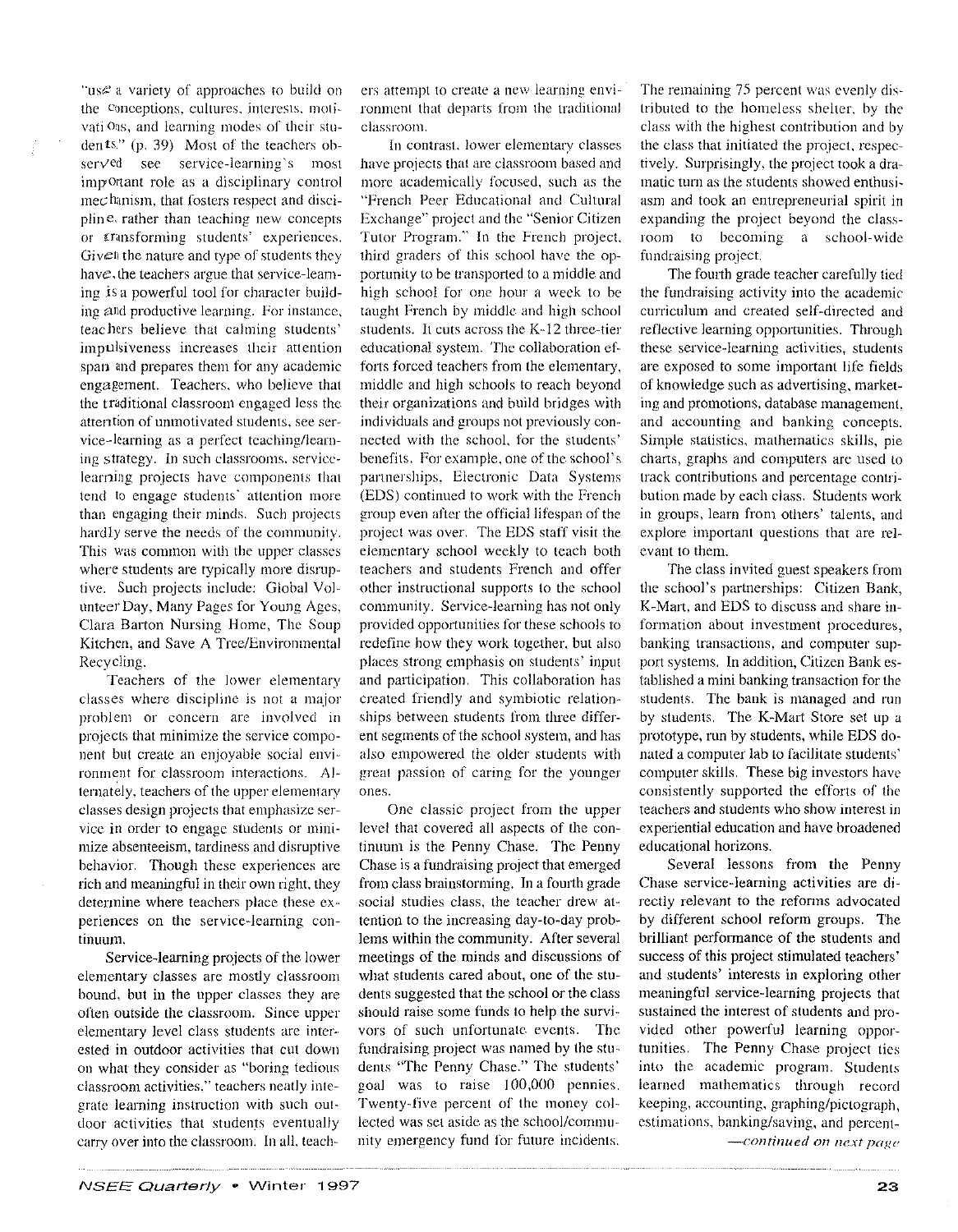### **Assessment**

### —cor<sup>ati</sup>nued

ages. Under social studies, the teacher and students explored the history of mone y, considered career opportunities associated with the banking industry, and researched the role of money in economic development and its use as a measuring index for socioeconomic status. The teacher covered a variety of subjects such as science and language arts, as well as enrich ment activities.

A ccording to the teacher's responses, service-learning has contributed immensely in changing students' attitudes towards class work and general response to class instruction. Tardiness, fighting, recalcitrant and disruptive behaviors are highly minimized when students are meaningfull y engaged and their robust energies are properly channeled to productive learning. All teachers confirm that servicelearning boosts students' self-esteem and leadership skills. For example, Sharon describes her new classroom as this:

> Service-learning promotes selfesteem, intellectualism, and it stimulates learning. My students now want to go to the Middle School to take a class. They never had the interest before I introduced this to them. They learned how to deal with peers and grownups. Adults respect them (not that they don't learn this in a regular classroom) but it is a different situation when you have several people working together and it is a social structure they don't get in a regular classroom.

While it motivates the teachers, it also challenges and engages the students. Kathy describes her experience as

a tool for learning. It makes the day go by faster. It is exciting once you get started. It is difficult actually when you're first getting the project together. It is empowering students, but it is a way to get your [the teacher] energy back up..., motivation back up... It is more real life learning because that's the buzz word that they are using 'Real world,' real life application.

'eff simply summarized service-learning is "very motivating especially after seeing the great impact it has on students" in terms of participation and accomplish-

ment. The enthusiasm and commitment expressed by teachers who are pioneering service-learning projects reinforce that service-learning empowers students on the one hand, and simultaneously motivates teachers on the other.

Teachers are constantly amazed at students' reflections at the end of every project. They come up with shocking but intriguing experiences that touch or reinforce values needed for democratic society, or raise questions that confront teachers' knowledge and beliefs. For example, a student writes after shoveling the walkway for the elderly that "I don't know why I have not done this all along because I remember an old man falling on a slippery day last winter." The teacher added, "You see some sense of passion in the eyes of the student." A project that was designed to teach civic duty/responsibility, turns out to teach empathy, caring and giving.

Broadly speaking, students feel connected after every service-learning experience because of their contributions to the community or through their voices in decision making within the classroom. Observing students' engagement in service-learning projects and going through their journal entries during reflections, we noted that students cover a broad array of experiences that range from being sympathetic to posing challenging questions. Based on the few service-learning projects we reviewed and observed, and the nature of questions students pose in class, it is safe to say that students confront their own beliefs through meaningful service-learning projects. What is not clear, however, is whether teachers use such learning opportunities to develop their critical thinking skills. This raises the question of what teachers know and mean about critical thinking and problem solving skills. What also seems completely absent in most of the servicelearning projects is community initial input in determining what is important to the community itself. Definitely, there are pros and cons and logistical problems when involving the community at the onset of any project, but it seems the school is prescribing what it considers best for the community. For example, donating books to young mothers who may or may not need them (one of the primary goals of Many Pages for Young Ages servicelearning project) could be a waste of

time, or what Kahne and Westheimer (1996) call 'giving' instead of 'caring,'

### **Quantitative Data**

Use of quantitative data to assess the academic achievement of students who participated in service-learning or experiential education has been lacking in most service-learning programs (Scales & Blythe, 1997). There is scant hard core data (quantitative data) especially at the elementary level that demonstrate that service-learning is contributing to students' academic achievement and intellectual development. Every fall, the Michigan Educational Assessment Program (MEAP) test is administered to all Michigan fourth and seventh graders in reading and mathematics, while the science test is given to fifth and eighth grade students in the spring. The current fourth graders were in five classrooms in their third grade: Two classrooms  $(C & D)$  labeled as group 1 in this study, participated in service-learning programs, and the other three classrooms (A, B,  $\&$  E), identified as group 2, did not. The 1996 MEAP score shows that the two classrooms that participated in servicelearning programs scored higher in reading story, information, and mathematics than the other three classrooms. Analysis of variance shows that group 1 (servicelearning group) recorded significant difference in reading information and mathematics (P <  $0.0243 \& P < 0.0011$  respectively). The analysis recorded no statistical significance in reading story between the servicelearning classrooms and the traditional classrooms, even though the service-learning group has higher mean than the control group. The scores are tabulated in Table 1

In addition, there was an increase in general performance from 1995 to 1996. This result suggests that students benefit more as service-learning continues to touch as many classrooms as possible, and teachers become increasingly knowledgeable in service-learning programs. For example, Table 2 compares the 1995 and 1996 scores.

In 1996, there was a 14.9% increase in the number of students scoring satisfactorily, a 12.7% decrease in the moderate category, and a 2.1% decrease in the number of students doing poorly. Based on the trend of events, we speculate that the more service-learning is embraced school wide,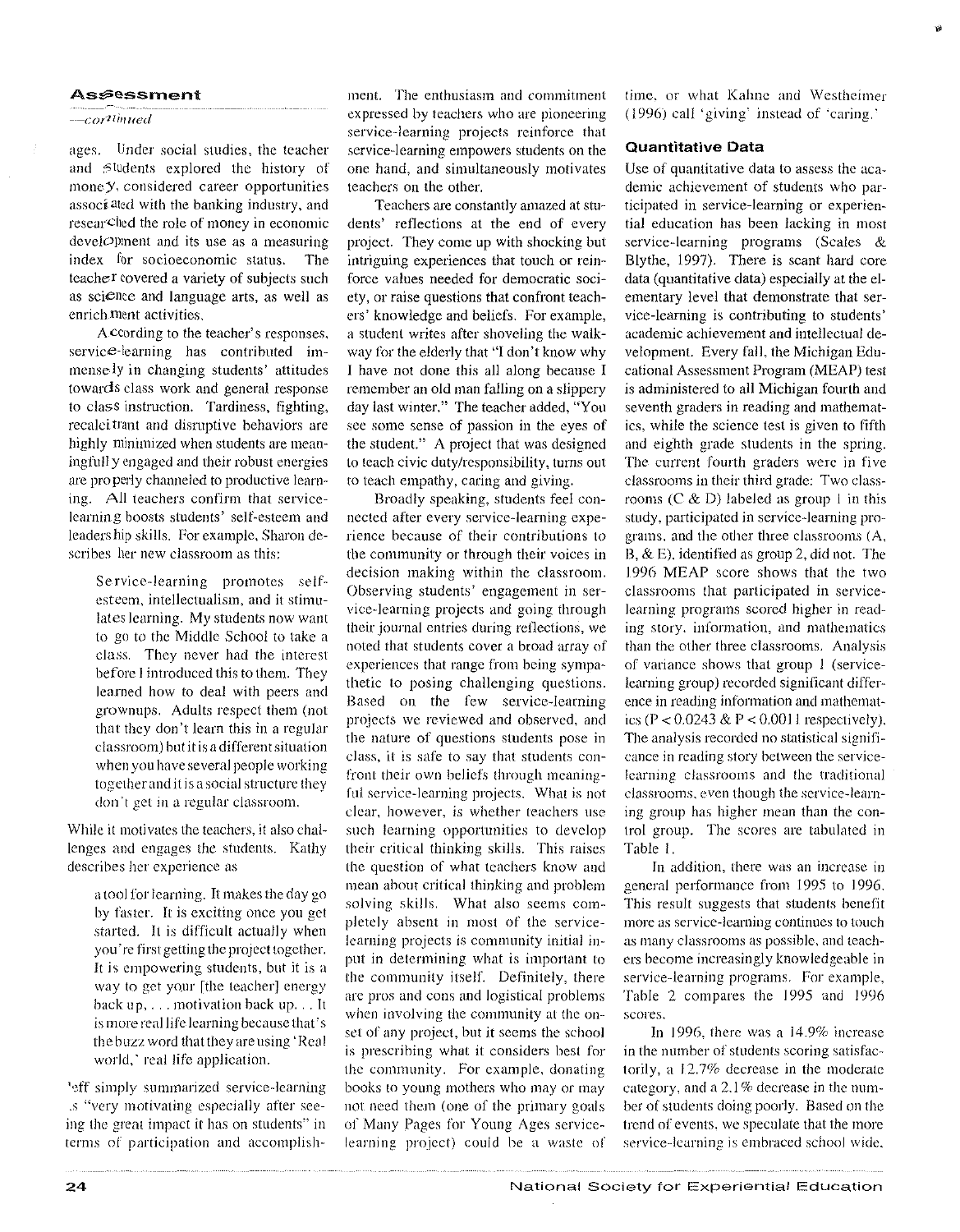### Table 1: 1996 MEAP Score - 4th Grade

| Group*                   | <b>MEAP Mean Score per Group</b><br>chool in the first operation and a constitution of the constitution of the constitution of the COV and the constitution of the constitution of the constitution of the constitution of the constitution of the constitution of |       |
|--------------------------|--------------------------------------------------------------------------------------------------------------------------------------------------------------------------------------------------------------------------------------------------------------------|-------|
| Class Size               | 31.0                                                                                                                                                                                                                                                               | 33.0  |
| Reading Story Mean       | 305.3                                                                                                                                                                                                                                                              | 294.8 |
| Reading Information Mean | 289.2                                                                                                                                                                                                                                                              | 277.5 |
| Mathematics Mean         | $-514.7$                                                                                                                                                                                                                                                           | 494 8 |

\*Group I represents two classrooms that participated in service-learning, and Group 2 represents three classrooms that did not participate.

General information about the MEAP in Reading (story & information) is as follows:

- Satisfactory means a student who scores  $\approx$  > 300 in both story & information
- Moderate means a student who scores  $\approx$  > 300 in either story or information
- Low means a student who scores < 300 in both reading story and reading information.

General information about the MEAP in Mathematics is as follows:

| $=$ > 520          | Satisfactory |
|--------------------|--------------|
| $=$ >500 to = <519 | Moderate     |
| $=$ <499           | Low          |

the more the students' intellectual development improves. This may be true since more teachers are getting involved with service-learning, and the more experienced teachers in service-learning arc becoming ''teacher-action researchers." This new development about teacher action research will better equip teachers to design higher quality service-learning projects and effective ways of measuring both emotional and academic outcomes.

### Discussion

 $\frac{1}{\sqrt{2\pi}}$  .

Patterns of service-learning projects observed in this study lay more emphasis on emotional intelligence and less on intellectual development. However, teachers' efforts to integrate service-learning activities into the curriculum hold great potential, and show willingness to either assume or to re-examine their future instructional activities. Part of the shifts include, according to the teachers, moving away from easy-to-administer service-learning activities to more complex projects that will challenge students' abilities. This study also helps teachers to reflect deeply on their service-learning activities as well. When they were asked to provide concrete examples that demonstrate students' academic achievement. most of them could

not, only a few struggled to mention one or two. Consequently, the need for more professional development such as 'teacher action' research is highly recommended.

The success mentioned earlier com~ bined with enthusiasm of teachers and devotedness and support of school leadership are sound reasons to have confidence that service-learning will increasingly be recognized as a successful approach to improving urban schools. The principal's interest. participation. support and cooperation are noteworthy. The majority of teachers in~ volved with service-learning in this school was influenced by the principal's shared vision, beliefs, and support. For instance, Sharon started using service-learning pedagogy because the principal was the first to mention the ideas and also supported her efforts every time she needed help. She said, "I was tumed on to it by the principal and two other teachers who are involved in service-learning." For Jeff, the principal is a very strong support. When Jeff was asked to define service-leaming, he said, "my principal has the best way of describing service-learning ... as a descriptive way that provides an educational opportunity tied into the community." Carol also mentioned that she was introduced to service~ learning by the principal, when she explained. "It

### Table 2: 1995 vs. 1996 Students' Percentage Score

### A comparison of 4th graders overall percentage score in each category in 1995 and 1996

|                             | 1995                  | 1996 |  |
|-----------------------------|-----------------------|------|--|
| Satisfactory<br>83.90       | 14.8                  | 29.7 |  |
| Moderate<br><b>ALC: YES</b> | 39.3<br>le Sideration | 26.6 |  |
| Low                         | 45.9<br>医麻醉 医粘膜试验     | 43.8 |  |
|                             |                       |      |  |
| 162 전국 중요단                  | 1995                  |      |  |
|                             | 1996                  |      |  |

was brought to everybody's attention by the principal when certain people came here with the idea." Finally, the principal believes and supports teachers' collaboration efforts, team teaching, and interdisciplinary instructional methods. He does this by providing flexible scheduling for school activities, securing liability coverage for the school and teachers, especially coverage for transportation, and encouraging teachers· release time to plan, implement, and evaluate service-learning programs. He is supportive because he believes that teachers must be creative in order to attend to the special needs of the students. He explains,

> Service-learning is different from traditional methods. It is different because you have to be creative in taking the basic curriculum of the  $distinct$  - the core curriculum, the lesson plans and so forth and revise them to meet the needs of the boys and girls in the classroom. You have to be creative in order to be able to do that. We can't just take a traditional approach, follow the lesson plans from day one, follow the textbook from the opening to page 360 and say this is an instruction program. You have to  $-$ *continued on next page*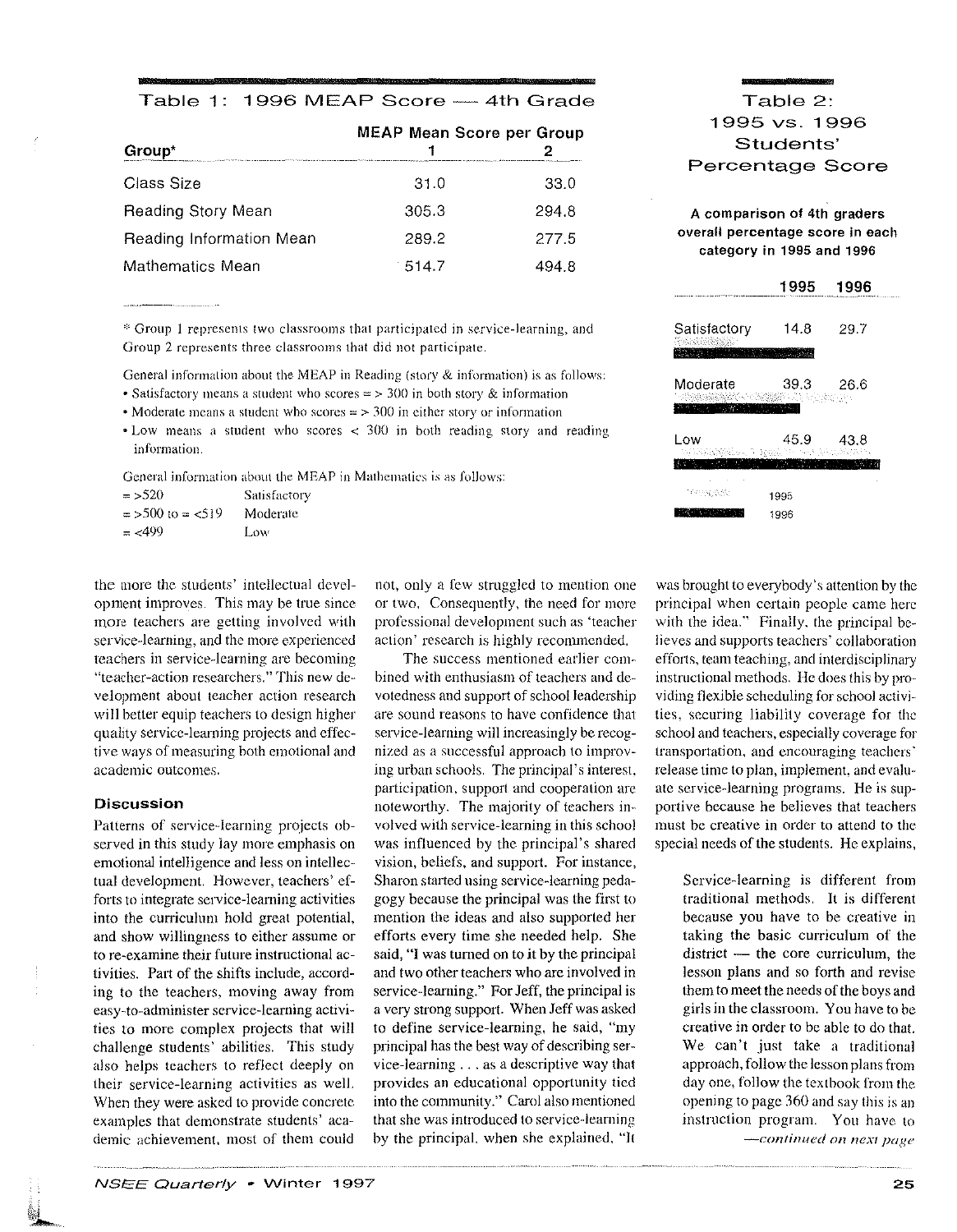### **As.!Sessment**

### $\frac{1}{1-c}$ *o*ninued

nodify your program. You have to modify your curriculum yourself to reach the kids based on their needs and their capabilities of doing things.

Vie do, however, believe a word of caution must be exercised in generalizing the results of the service-learning activities described here. There is a lumping together of good and bad service-learning programs, traditional methods, and authentic instruction that may have influenced the outcomes of this study. Conclusions are based heavily on five teachers' perceptions and beliefs about service-learning in one school, and students' views are not part of the results. Also, despite teachers' enthusiasm and motivation, almost all the teachers still see service-learning activities as isolated projects that are periodically injected into the traditional classroom. Service-learning has not completely changed teachers' traditional mode of teaching, but has confronted their existing beliefs about teaching and learning. This tension is visible, especially when students pose some challenging questions or when teachers run into unfamiliar territory.

Teachers credit service-learning as being responsible for the different outcomes between lower and upper level. although service-learning was not designed differently between the two. What is implicit is that the nature of the classroom climate plays an important role, since students' behavior exerts a powerful influence on the changes teachers make in practice. Also, the upper elementary level classes have more disciplinary problems to deal with, due to class size (average of 28), age of students, and their existing conceptions. In contrast, the lower level classes with smaller class size (17) and younger students allow teachers to use service-learning projects more effectively.

lt is important to note that standardized achievement tests are inadequate instruments for measuring students' thinking skills. problem-solving abilities, creativity, emotional intelligence, and teamwork. Since student's achievement depends upon instructional methods, among other factors, teachers should design high quality service-learning activities that occupy students throughout the school year. One of the basic guidelines of transforming school is to encourage teachers to make decisions that benefit students, while holding themselves and others accountable for results. One can only imagine the potential disaster, if teachers. acting in good faith, were to design sporadic service-learning activities that emphasize only giving, charity, and care without increasing their thinking skills and problem-solving abilities, or transforming their experiences. The goal of servicelearning will then be seriously flawed. Service-learning if properly implemented has a powerful potential of creating "bridges between the very different experiences of individual learners and the common curriculum goal," as espoused by Darling-Hammond (1997).

Although much has been achieved in this school using service-learning teaching methods, there are no substantive or scientific data to support teachers' claims or to show causal relationship. In the future, we recommend that when teachers are gathering information to illustrate servicelearning progress, a proper documentation of a wide variety of information about the effects of service-learning activities will help answer a range of questions, such as student achievement scores and dropout and truancy rates that are pertinent to the community. Without public understanding, support, and participation, servicelearning goals will be difficult, if not impossible to achieve. especially in urban public schools. In sum, the additional quantitative data suggest that even if service-learning is not solely responsible for the students' overall performance, it is definitely a catalyst for change  $-$  laying a solid foundation for a connected curriculum and a cohesive learning community.

### Appendix A

### Data Collection Guide'

The interview guide is comprehensive and detailed. The questions stated below arc lead questions. There are in-depth followup questions (probes) based on each response.

### Professional Background

How long have you been at this school'? How long have you been teaching at the elementary level? What grade level do you

teach'? Have you always taught at this grade level? Could you describe your educational background? (e.g., highest degree, subject area concentration). What is your personal philosophy about teaching? What do you want the students to retain most from having been taught by you? Why did you decide to become a teacher? If you had to do it over again, would you have become a teacher? What makes teaching rewarding to you? Has the school changed in recent years? (If so, how? Explore each change. The question could help us to understand if the school is undergoing improvement or decline and why). Have you worked or had any special assignment in this community before? (If yes/no probe further). Has your involvement in the community affected your work? In what ways? (It might have affected the teacher in a positive way ·--- in1proved relationship or negative way — added additional burdens). Do you have other responsibilities in the school other than teaching, for example, lunch program. coaching job, science club. 4-H club, girls' club, etc.? Do you have extra income besides teaching? What kind of job"'

### **Administration**

Does the principal involve the teachers in participating in decisions in the school? If so, how? In what areas? Has it always been that way? Which areas of school life does the principal pay the greatest attention to? Why? Any examples? How do you generally feel about the administration of the school? Arc you satisfied? Dissatisfied? Examples? What is the relationship between the principal and teachers? Between teachers? Between teachers and students? Between students and students? Has any of the relationships changed? If yes, why? Do you exchange ideas with the principal or other teachers about problems of teaching and learning? How do you plan for each day? What kinds of plan do you develop? What are your greatest headaches and how do you get support?

### **Questions on** Service~Learning

Do you use s/1 methodology in your classroom'? Why do you use such method or why not? For how long have you been using this method in teaching? Where did you learn about this teaching method? What is your definition of  $s/1$ ? Is it different from other teaching methods? fn what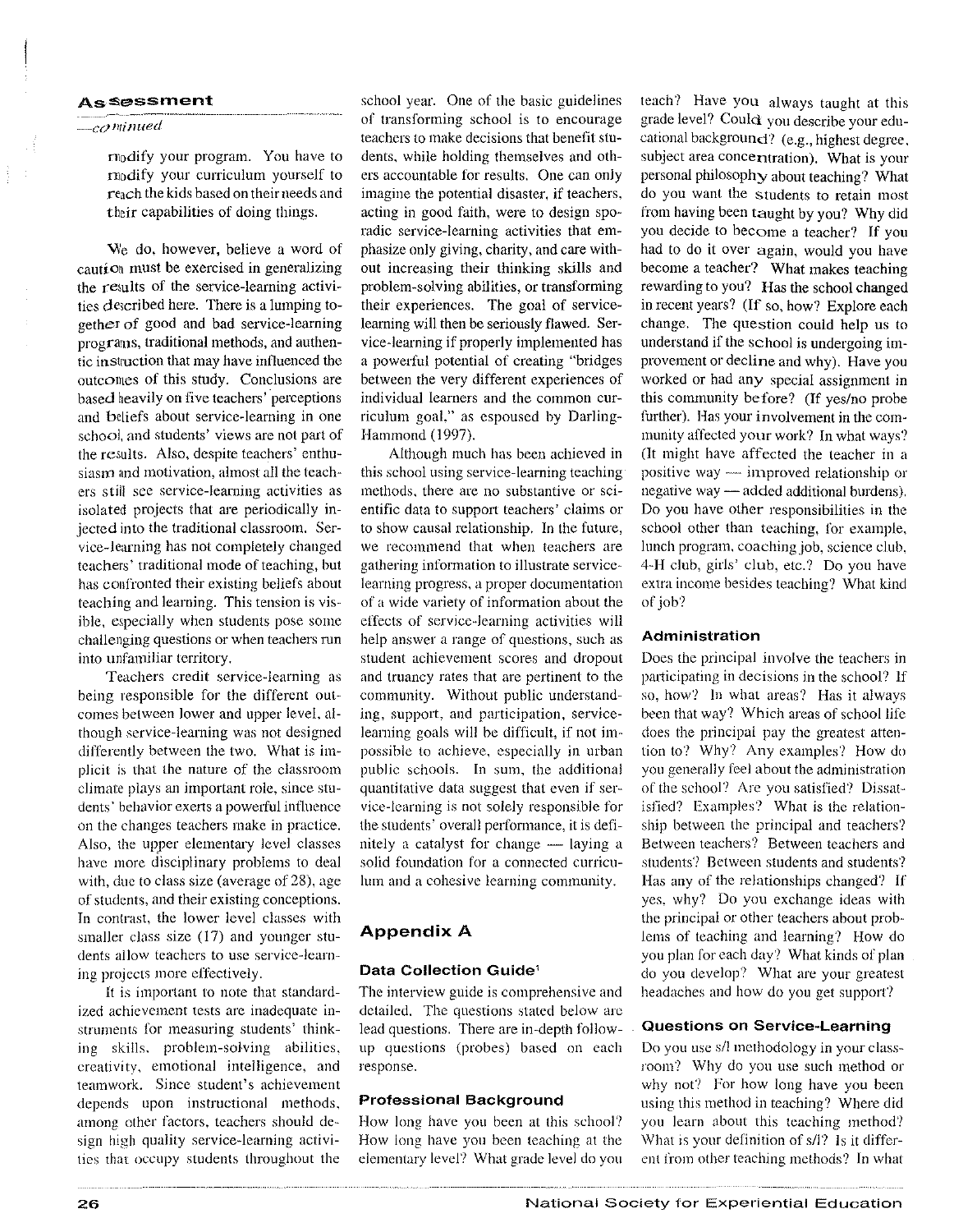$wa\frac{1}{2}$  and to what extent is it different? When and how do you use s/l in your classroo-n.'? \Vhat effect does it have on the fol- $\text{low}$ lig:

- **u** teaching
- **Ill** learning
- **a** curriculum
- **I** student-student- interaction/ relationship
- II student-teacher interaction/ relationship
- **a** motivation
- 11.1 overall student achievement
- **II** cost in terms of time, materials. personnel. school and district

Do you feel satisfied using s/1 as an effective method for teaching? What are the reactions (comments) of other teachers who are not using this method in their classrooms? What are the difficulties (if any) of using  $s/l$  in teaching? Do your students know what s/l is all about? Have they mentioned s/1 to their parents? If yes, have you received any feedback from their parents? Would you recommend s/1 to a student-teacher, experienced teacher, novicc, principal or administrator? What will you tell them about s/l? For teachers who are interested in s/1. what do they need to have in order to use s/l effectively? In what subject area is s/l method most effective?

*Specific Example* - Let us talk about reading, math. (or any subject-matter) in your classroom. The intent here is *to find out how teachers use s/l as a teaching method, olso to sec whether the*   $answers/story$  corroborate the first part qf' *the interview, class observation, and subsequent interviews* .... \_ *trying to jim/ a pattern.* 

 $\blacksquare$  What is the top priority of the school when it comes to reading?

**a** Where (or how) does reading fit into s/1? What are the strengths/weaknesses of reading?

**12** What are your goals in reading this school year? Who made up these goals for you? How do you accomplish these goals using s/1?

■ Who coordinates the reading program? What role does the principal of the school play in the reading program? What is the role of the reading specialist in the reading program?

**m** How many other personnel assist in the reading program? What are their roles?

**2111** How often do you interact or meet

with a reading specialist or reading aid? \Vhat is the purpose of the meeting'? And how useful is such a meeting?

II What type of' information do you expect from the reading specialist/aid?

**12** Are students ever taken out of the class to attend special programs in reading?

■ What type of background do your students come from? How important is this for achieving your goals and the success of the school''

a How easy/difficult is it for you to determine how much each student will gain in reading?

**12** How much time is spent on reading instruction each day?

**III** How much time is spent on reading group?

■ Does every student receive the same homework assignment? Why or why not?

**■** How are your students grouped for reading? What type of output do you expect from the group?

**M** How often are students re-grouped for instruction each year? What is the yardstick for re-grouping students?

**21** What type of resources are available for students performing one /or two years below grade level?

### **Pre-Observation**

Could you tell me a little about what you arc planning to do when *1* observe your class? What will your students be doing in the class I intend to observe? Is it different from what they do when you are not using s/l? Is there anything in particular you want me to observe'? What might upset your plan? Do you expect all your students to be doing the same thing?

*Observation form (most(v personal notes)-* Describe the class, note the class size, arrangement (whether students are in groups or not). If students are in group. what is happening in the groups?

**• Narrative description:** describe the lesson, the topic and the tasks.

 $\blacksquare$  Instruction and instructional materials: the type of instruction that is going on in the classroom; and materials used and how they are used. Is it consistent with the description in the primary interview?

 $\blacksquare$  Reading instruction: the goal whether it was emphasized in the Jesson, whether every student is following or coming along.

**III** What kind of questions are asked

by the students, type of interaction in the classroom. Are students comfortable?

**11** Check for consistency, patterns. common trends, constraints. Use specific examples to underscore any observation. Check how time was spent on instruction.

### Post Observation

How do you feel about your class? How did things compare with what you had expected'! Did anything surprise you? Was there anything in particular that pleased you'? What? Why? Did anything disappoint you either? What? Why?

 $\blacksquare$  I noticed that you said/did .... Why did you say/do that? By doing this is there any benefit/or disadvantage?

**11** I noticed your students were divided in group why/why not? Was the session *1* observed typical of the rest of the classroom? Did you do anything special or did your students do something special because of my presence? What is that? Why?

■ What reading skill(s) did you want the kids to acquire/understand? How did s/l help them to understand that?

**If** you think about your class or if you reflect on what you did in the classroom, is there anything you would like to add. delete, or change? Why? Why not?

**■** What would characterize good s/l use? How would you characterize this s/1 project?

**liB** Did you note how much time you spent on each instruction? Overall, how do feel about yourself (teaching), and the students (learning)?

#### Footnote

1 Adapted from Akujobi, (1995)

#### **References**

- Akujobi, C. (1995). Teachers' knowledge and *beliefs about the use of computers in high school mathematics.* Unpublished doctoral dissertation, Michigan State University, East Lansing.
- Coulton, C. J. & Pandey, S. (1992). Geographic concentration of poverty and risk to children in urban neighborhoods. In J. E. Korbin (Ed.), *American Behavioral Scientist.* 35 (3), 238-257.
- Darling-Hammond, L. ( 1997). Reframing the school reform agenda: Developing capacity for school transformation. In Evans Clinchy (Ed.), Transforming public edu-*- .. continued on next page*